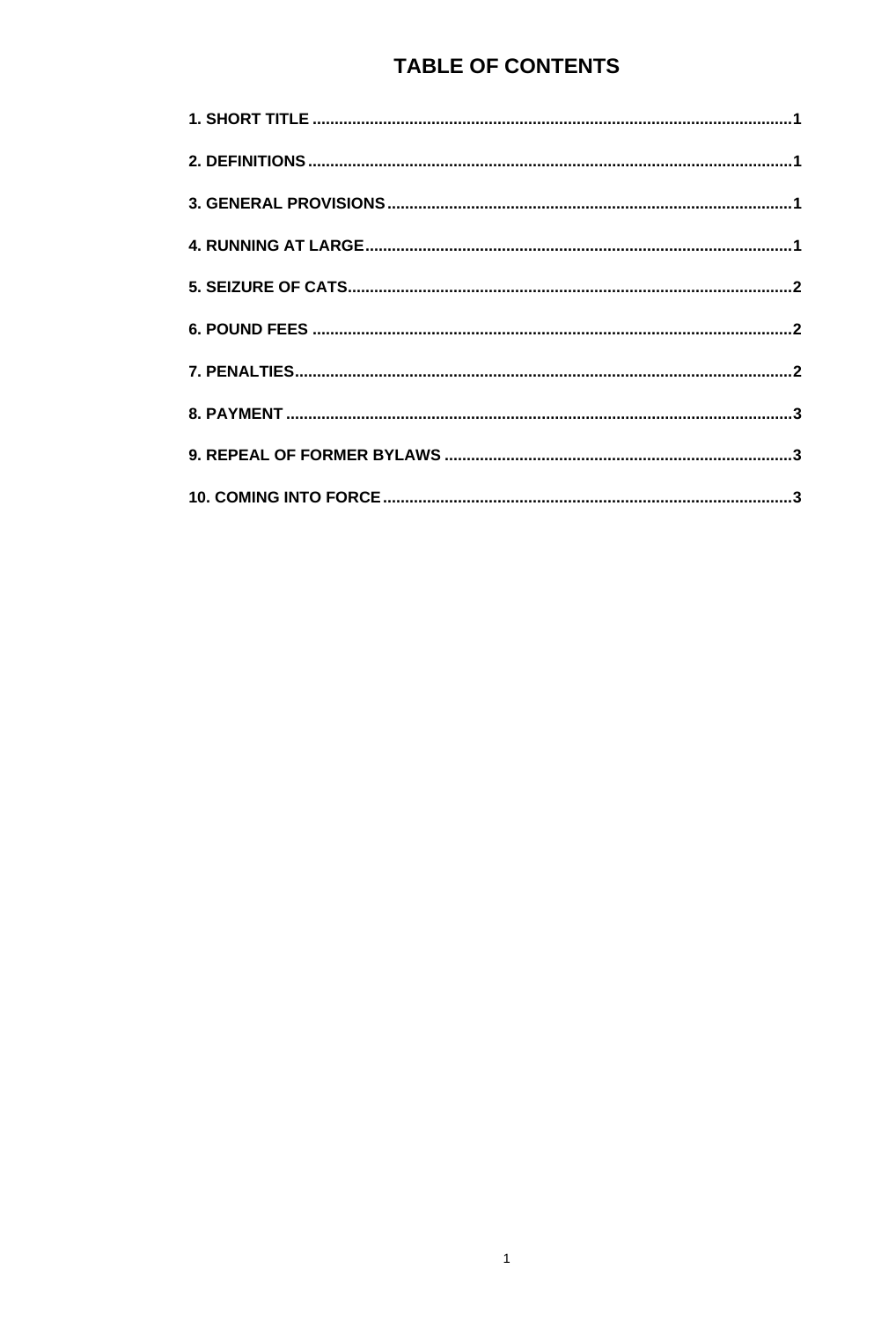#### **BYLAW NO. 351/96**

## **A BYLAW OF THE TOWN OF LA RONGE IN THE PROVINCE OF SASKATCHEWAN TO PROVIDE FOR THE CONTROL OF CATS**

<span id="page-1-0"></span>The Council of the Town of La Ronge enacts as follows:

### **1. SHORT TITLE**

**1.1.** This Bylaw may be cited as **The Cat Bylaw**.

#### **2. DEFINITIONS**

- **2.1.** In this Bylaw, words in the singular include the plural, and words in the plural include the singular, and words in the masculine gender include the feminine where applicable according to the context:
	- (i) **Administrator** means the Town Administrator of the Town of La Ronge;
	- (ii) **Cat** means and includes every male and female of the feline family;
	- (iii) **Council** means the Council of the Town of La Ronge;
	- (iv) **Dwelling Unit** means one (1) or more habitable rooms consisting of a self-contained unit used or intended to be used together for living and sleeping purposes by one or more persons;
	- (v) **Enforcement Officer** means the enforcement officer appointed by the Council of the Town of La Ronge to enforce the provisions of this Bylaw, or any person authorized to act in his behalf;
	- (vi) **Town** means the Town of La Ronge.

## **3. GENERAL PROVISIONS**

- **3.1.** No license is required to own or harbor a cat in the Town;
- **3.2.** No person shall keep more than three (3) cats in or about any dwelling unit, and shall upon the request of the Administrator or Enforcement Officer, disclose the number of cats being kept on his land or in his building.

## **4. RUNNING AT LARGE**

- **4.1.** No cat shall run at large in the Town and for the purpose of this Bylaw, a cat shall be deemed to be running at large when it is beyond the land occupied by the owner or harborer of the said cat, or beyond the boundaries of any lands where it may be with the permission of the owner or occupant of the said land, and when it is not under control by being:
	- (i) in direct and continuous charge of a person competent to control it; or
	- (ii) securely confined within an enclosure; or
	- (iii) securely fastened so it cannot roam at will.

.../2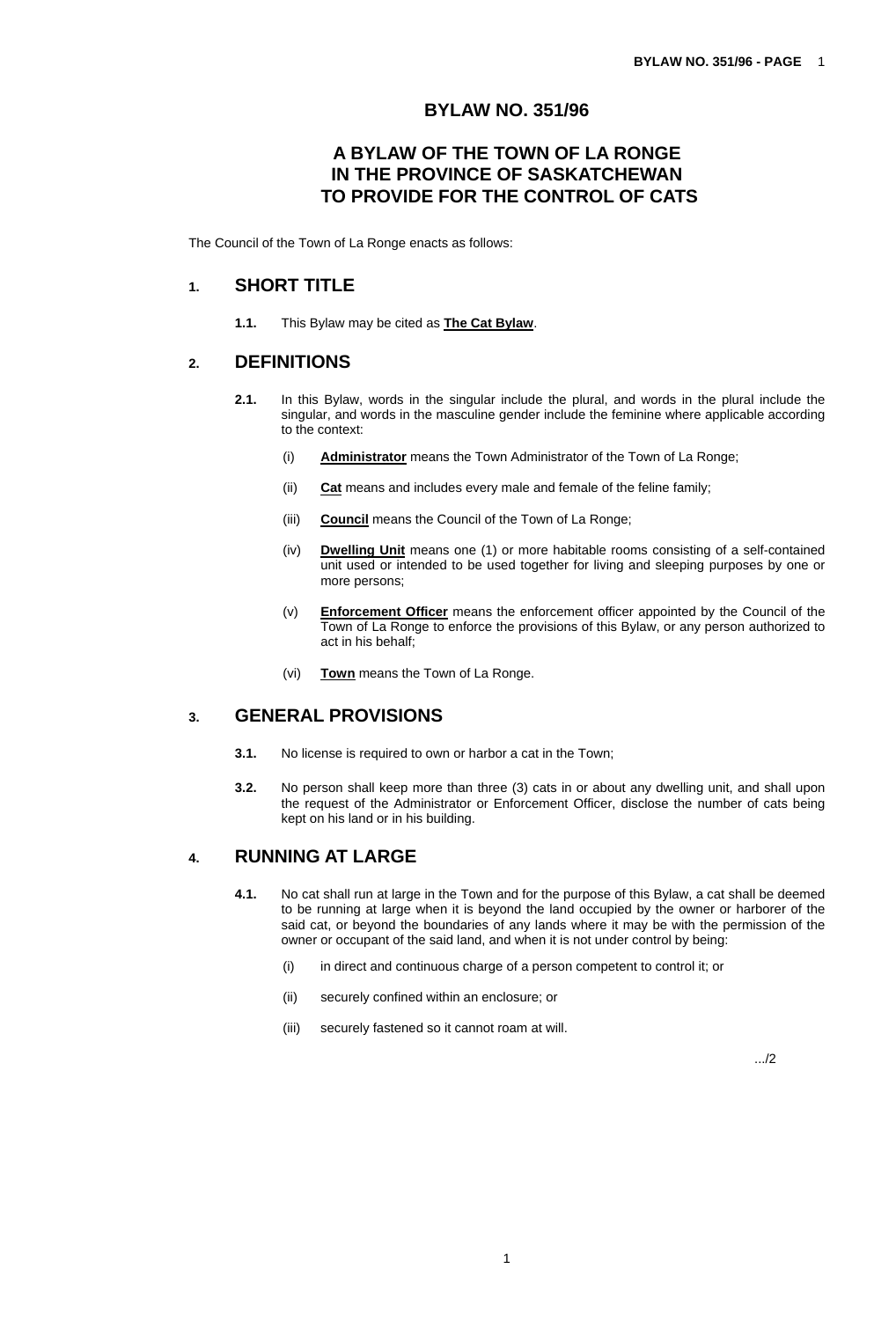- <span id="page-2-0"></span>**4.2.** A person who owns or harbors a cat found running at large will be guilty of an infraction of this Bylaw;
- **4.3.** Every female cat in heat shall be confined to a house or kennel.

## **5. SEIZURE OF CATS**

- **5.1.** Any cat found running at large contrary to the provisions of this Bylaw may be taken by the Enforcement Officer to the pound provided by the Town;
- **5.2.** The Enforcement Officer is hereby empowered to seize and capture and impound any cat running at large contrary to the provisions of this Bylaw;
- **5.3.** When any cat is impounded, the Enforcement Officer shall immediately post a Notice in the Town Office, giving a description of such cat, the date and time it was impounded and the date and hour it will be sold or destroyed. Such notice shall be posted at least 48 hours before the said sale or destruction takes place;
- **5.4.** During the period of impoundment of any cat, it shall be the duty of the Enforcement Officer to supply such cat with adequate food and water and heated shelter;
- **5.5.** The owner or harborer of a cat shall be entitled to remove such cat from the pound upon payment of such pound fees and penalties as are provided for;
- **5.6.** Any cat not redeemed within the time prescribed by Section 5.3 of this Bylaw, shall be at the discretion of the Town, destroyed by the Enforcement Officer, or at his request, by any other person or may be sold. Any cats sold will be at an amount sufficient to cover the pound fees and handling of such cat, plus any other fees incurred while the Cat was impounded;
- **5.7.** The Administrator shall keep a record of all cats impounded and the manner in which they are disposed of;
- **5.8.** No person shall break open or assist in breaking open any pound in which a cat may be impounded, or hinder or obstruct any person in the performance of his duties hereunder.

## **6. POUND FEES**

**6.1.** A sum of \$3.00 per day, or part thereof, for each day the cat remains in the pound shall be paid, in addition to the applicable penalty to the Administrator in advance of such cat being released.

#### **7. PENALTIES**

- **7.1.** Every person who commits a violation of Section 4 of this Bylaw is guilty of an offence and liable upon summary conviction to:
	- (i) In the case of a first offence, a fine of Thirty (\$30.00) Dollars and in default of payment, to imprisonment for not more than Five (5) Days;
	- (ii) In the case of a second offence committed within Twelve (12) Months of the date of a first offence, a fine of Sixty (\$60.00) Dollars, and in default of payment, to imprisonment of not more than Ten (10) Days;
	- (iii) In the case of a third offence committed within Twelve (12) Months of the date of a first offence, a fine of Ninety (\$90.00) Dollars, and in default of payment, to imprisonment of not more than Fifteen (15) Days;
	- (iv) In the case of a fourth and subsequent offence committed within twelve (12) months of the date of a first offence, is guilty of an offence and liable on summary conviction to a maximum fine of:
		- a) Two Thousand Dollars (\$2,000.00) in the case of an individual; or
		- b) Five Thousand Dollars (\$5,000.00) in the case of a corporation.

.../3